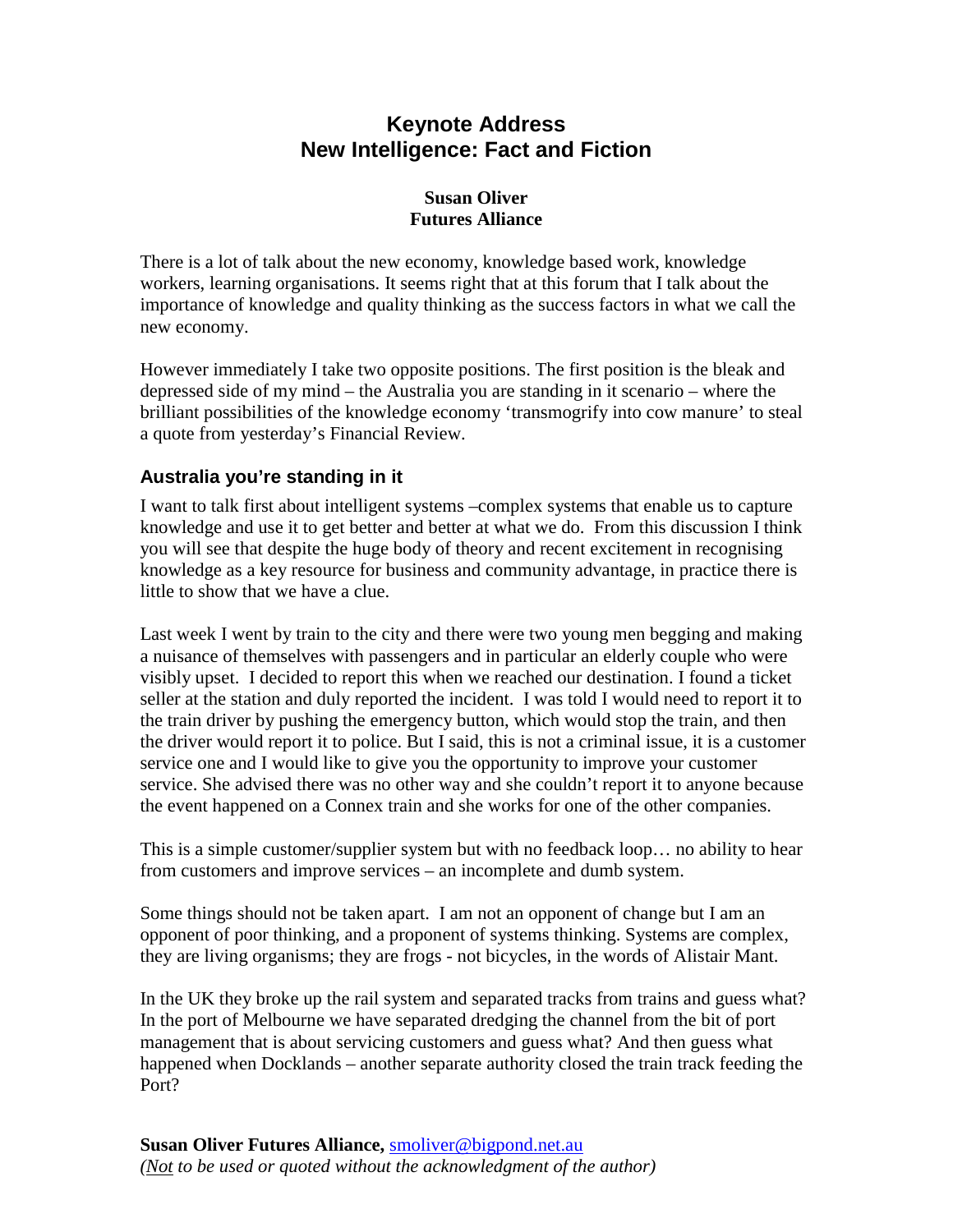The health system is a further example of a system that needs to be viewed and managed as a system. People, especially politicians want to polarise around a public system versus a private system – but sorry… complexity rules – we need both public and private – they are mutually dependent. We try to distil simplicity, derive order by making things discrete and simple, but the truth is that systems are complex, cannot be dismantled and need to be nurtured systemically.

I have used examples of systems of organisations, but in fact organisations themselves are systems – systems of people.

I joined a newly formed government department some years ago. We couldn't organise to get a car from the car pool because the corporate memory had left when they cut staff numbers, leaving no systems and rule books behind. Someone had cut off a leg of the frog without knowing it.

Now the right response is, there should have been a rule book. But sometimes embedded in the organisation is knowledge and values that go beyond the simple documentation of what the organisation does – and what the people in it are motivated to do. This tacit knowledge, and as importantly, the organisation culture and values is handed on to the next generation and this is a positive thing when there is goodwill and a culture of challenge and change.

How can we think about learning without understanding how to design organisations that can capture organisational learning – the smarts that make an organisation get smarter over time, plus, very importantly, the culture that motivates and rewards, that invites loyalty and performance beyond the call of duty.

Every time there is change of government the bureaucracy is thrown out. Good, motivated and experienced people are removed from office because of some perceived political affiliations and as a result we loose the knowledge base of our government departments; we start out again as if there had been no pre-history. Government reinvents, wastes time and resources and frustrates.

A well functioning system has some essential components. One crucial element of an effective dynamic and improving system is a well-informed and motivated consumer, however when we look at the system within which government operates we may have a missing ingredient.

Polls show that people trust politicians less than they trust banks and only slightly more than they trust the media…In a sample of 1200 Australians controlled to represent the population of Australia – 7% agreed that politicians can be trusted, 21% were indifferent and 70% said politicians cannot be trusted. Yet we vote to elect them!! What is happening! Why aren't we exercising our part of the deal – to exercise our power as consumers of our politicians' services?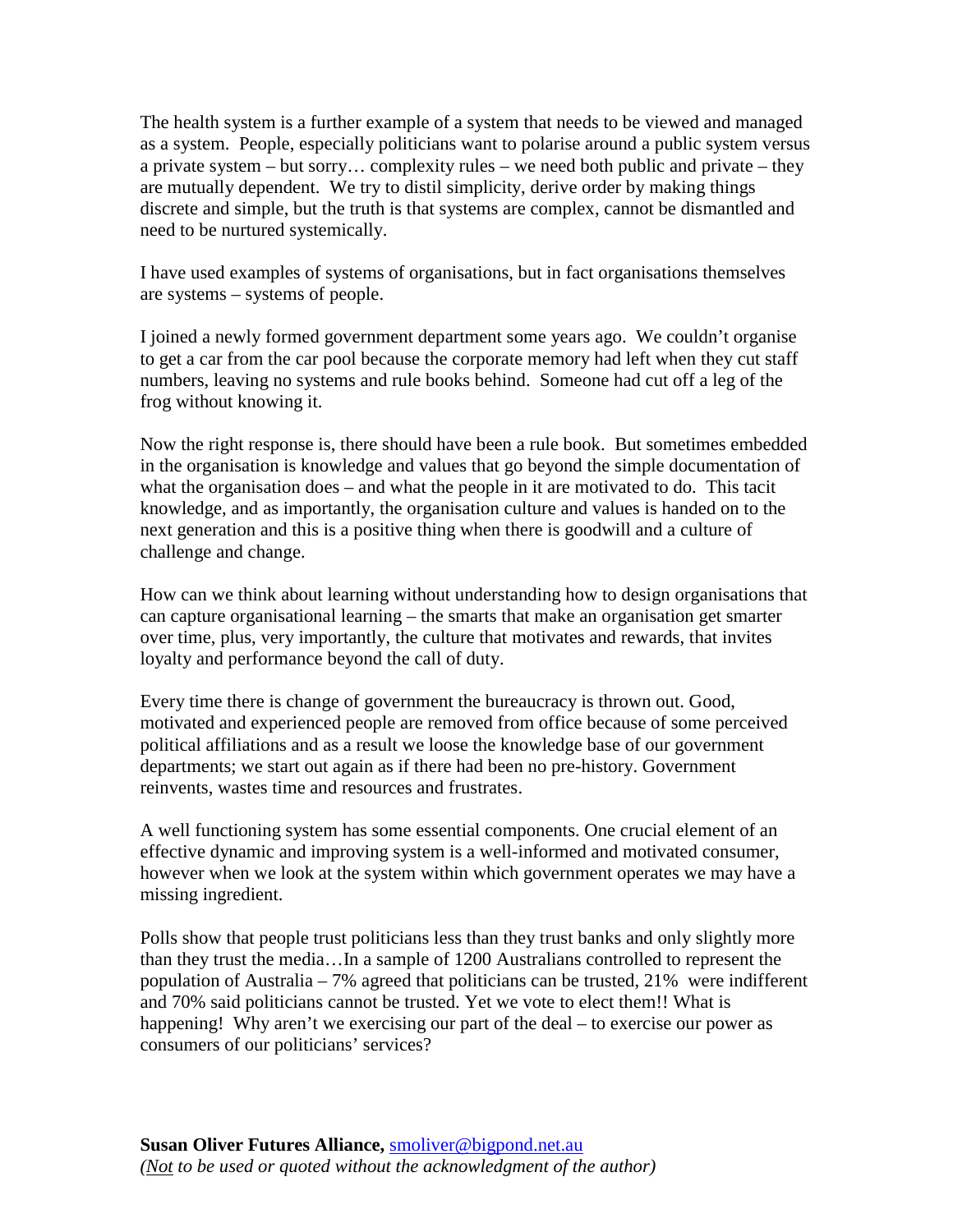I suggest that we have little expectation of government. Issues are too complex, we do not get the full explanation nor, as we saw from the refugee farce pre election last year, the full picture. Does the children overboard event illustrate a commitment by government to an informed society making wise choices for its future?

## **The Dream**

I said I held two positions on this issue of the knowledge economy. My second position is the Roy and HG scenario – The Dream. In this scenario knowledge is applied and a new perspective is introduced that causes innovation and excitement and enables us to see something quite ordinary in a completely new way.

A textbook example is the automotive industry that from its outset created value through volume production of a car – the value was in the car and what it did for you.The next stage of value creation was development of distribution, sales, services functions which, as the car itself became more of a commodity, assumed the greater proportion of the value created by the company. About 10 years ago GM claimed that more than 60% of the value they created was from services elements of their business.

Now GM claim that within the next 5 years they will be giving away the car and reaping the financial benefits from on-board transactions, advertising and benefits from Intelligent Transport Systems

Toyota, already behind one of the most successful websites in Japan, Gazoo.com, claim to be approaching the time when they are in the business of on-board computers, not cars. As they launch the Toyota Card for Toyota drivers – after sales, spare parts, trade-ins – your record as a customer and the service history of your car on the card - then why not Toyota Bank?

A second example is the Agri-chemical industry – a mature industry in which major players had worldwide dominance. The Agricultural chemicals industry was considered a sunset industry only a few years ago.

From mass destruction approaches through insecticides and pesticides - the next generation is genetics and the agri-chemical companies are reinventing themselves as geneticists. Intimate understanding of individual plant genes enables us to synthesise ever more targeted compounds attacking very specific cell functions in order to protect crops. Advanced genomics plus IT leads to far less toxic and far more effective pesticides.

It makes a sunset sector into a leading high tech sector.

These examples are illustrations of the movement from production of 'things'… substances… to use and sale of 'knowledge'. Most of the value of an aircraft is now tied up in the on-board avionics and electronics instead of the airframe…There are many more examples, and there are challenges – perhaps the future for the construction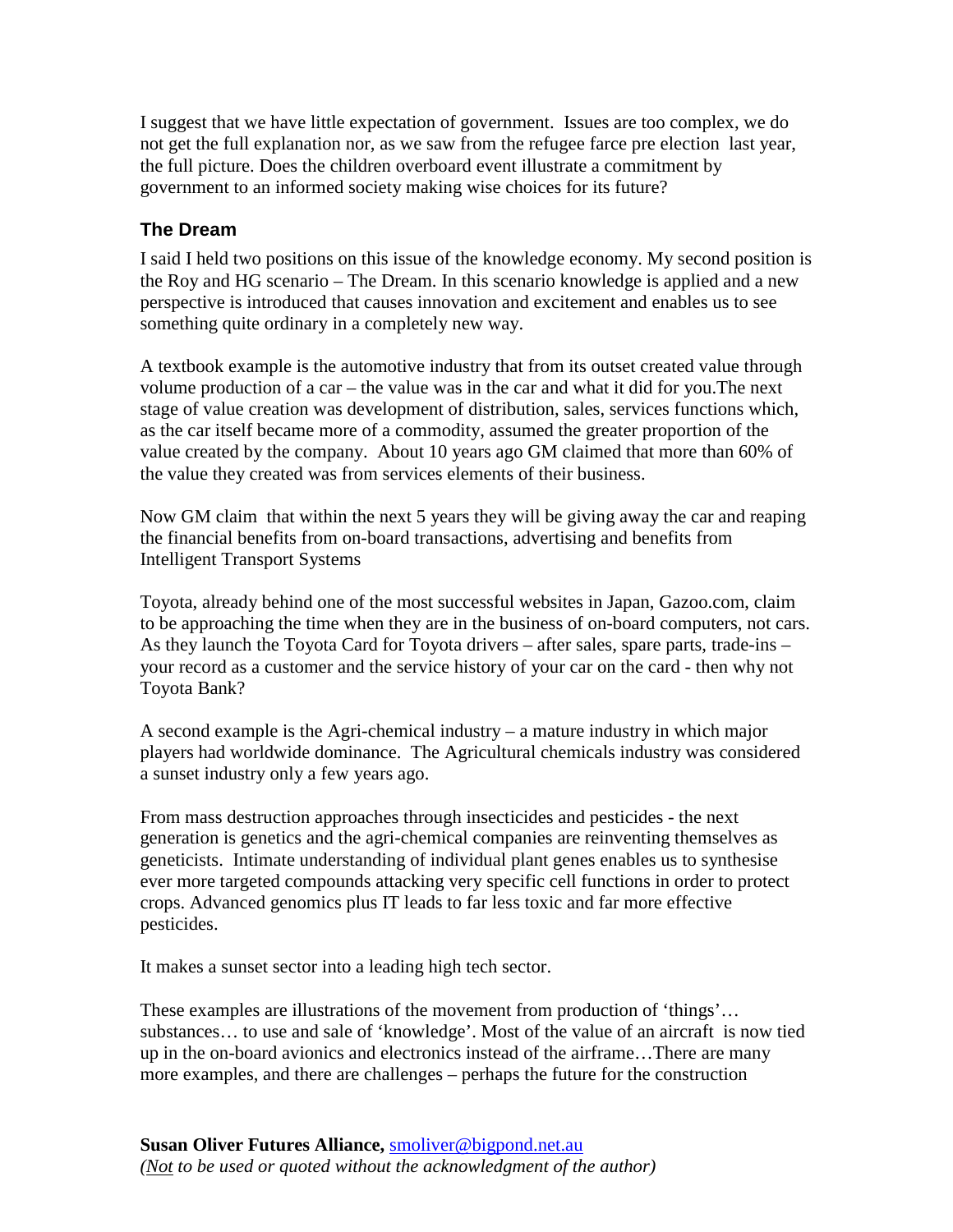industry is in the advanced electronic and knowledge systems that could give us 'smart' buildings – the dinner cooked by your oven before you get home – that sort of thing.

Why are we seeing business pushing this new envelope? This emphasis on commercial leverage of knowledge and skills is not a fad or fashion – there are real and tough reasons why we cannot be in the business of making 'things'.

Perhaps the automotive industry has signed its own death warrant – the global car, shared technology developments, the same v8 engine in all v8 cars, Jaguar made by Ford. These have quickened the pace towards the car becoming a commodity and higher value needing to be found elsewhere in the deal to warrant profit margins.

Another reason why we must leverage knowledge is that in some Asian nations there is now a massive supply of low cost manufacturing, fed by never ending supplies of low cost labour and fuelled by over-investment in me-too industrial economies emulating the Japanese model. In several of these countries there is also little ability and endeavour to control and manage IP.

If you are a manufacturer it is the \$2 economy - \$2 shops abound and there is a very quick time line from the first fashion item and the copy's appearance in the shops. In electronics, for example, a radical innovation can become a commodity product in a matter of months

With the market as driver, costs have to be driven down quickly but customers are accepting absolutely no compromise on service. That is the new reality – low costs, low margins **and** high levels of customer service

There are other forces at work – environmental forces, the pressure of time, dematerialisation – because it saves costs initially and in handling, shipping, recycling…

And changes in consumer behaviours are astonishing. JIT, 24 hour, up with the latest, short fashion life – this is a temporal generation, driven by desires not needs. You can assume needs are already met.

If the market is driven by wants not needs, by personal calculations of what an individual wants rather than necessities, the market has no boundaries. It can explode exponentially.

We have devised business and technology systems that seem to offer unlimited ways to satisfy these wants.

These new consumers didn't come from nowhere –a significant shaper of their expectations is technology:

 *The telephone* - when we did Telstra 2000 futures study a few years ago we forecast 90% penetration of mobile phones by 2000 – we were certain but it was still a big number when we forecast it – and we did better than that and now Australians want WAP, SMS….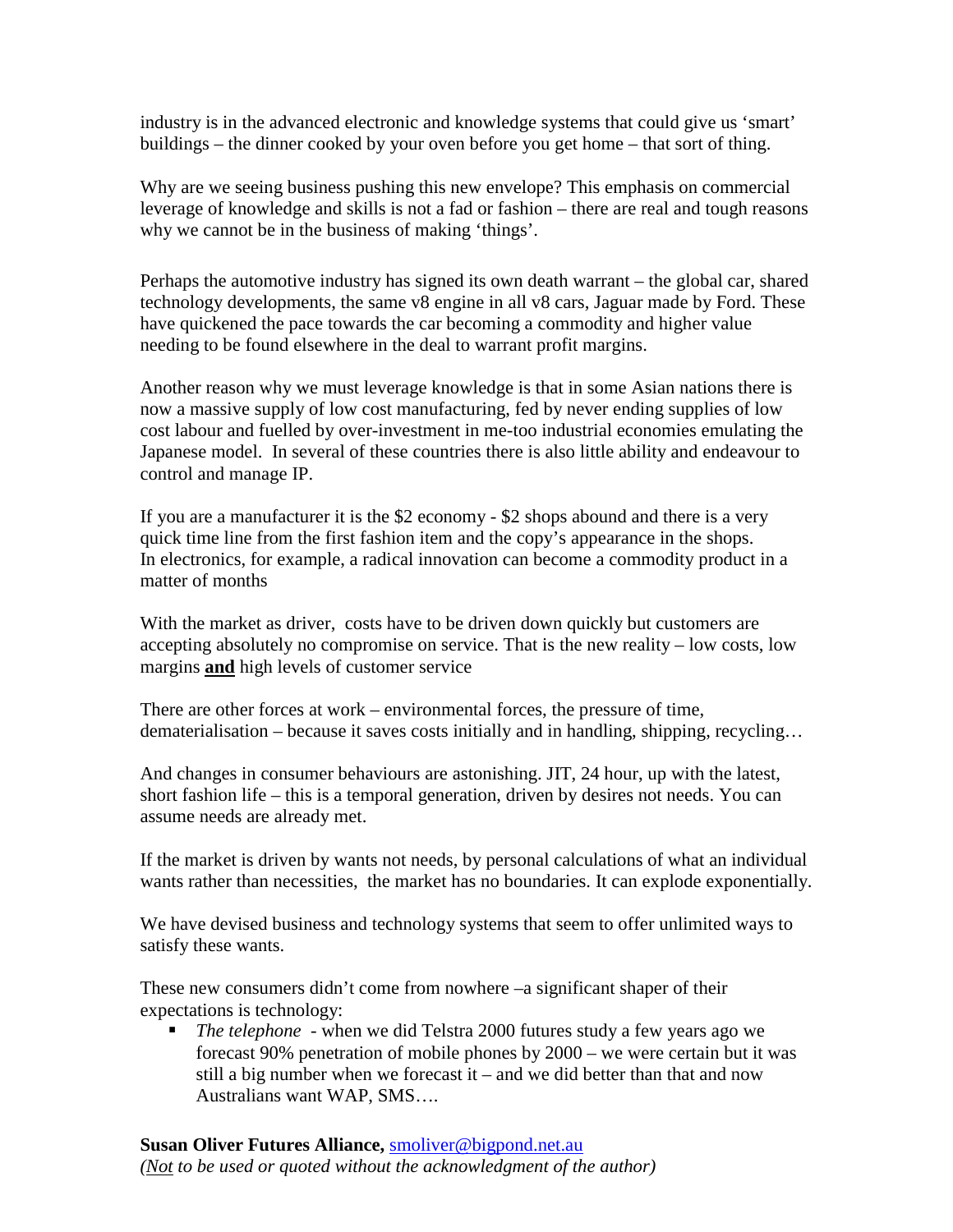- *The email* stream of communications like a daily conversation over any distance and irrespective of time zones, helps manage time, pushes out the 8 hour day – truth be known we probably now work longer and take more home, but it does beat waking up at 4am to make a business call overseas.
- *CNN* another stream of communications why did we think that the news only happened at 7pm on the ABC?
- *The internet* any time, anywhere, anything displace what had to be done between 9am and 5pm and let me do it anytime that suits me.

Changed consumer behaviour, technology and competitive pressures are forcing organisations to learn and innovate – and the theory tells us the result will be:

- Brain based versus command and control
- Able to hear the ideas of employees, suppliers and customers
- Able to anticipate what is on the horizon
- Part of a 'system' the interrelating activities that make the whole thing succeed or fail

Perhaps what I have described here is the near future – the 'US in ascendancy future' – the future of wired magazine, Don Tapscott, Kevin Kelly and Thomas Friedman. But I can't help myself…It is very difficult not to be excited by what the scientists are doing.

Recently I played with the heptic work bench at CSIRO's Discovery Centre in Canberra. This is multimedia – virtual reality of sensory perceptions such as site, touch, weight, balance, force, 3 dimensions/depth of field. The development of this sort of technology has the potential to do heart operations without breaking open the human chest promising overwhelming benefits in terms of cost, health, time, etc. Also across distances – your heart operation done by a surgeon at his holiday house have appeal? This is remarkable stuff, but we shouldn't be blindsided by the hype, nor ignorant of the implications for society.

What is fundamentally shifting is that the new rules are globally competitive, commercially oriented and it is on this base – the new and unique driving role of the market in bringing them about, that we maintain a failing hold on ethics, national, ethnic, cultural and social considerations , and we now enter one of the most important periods in our history

Science and technology can do wondrous things. Last year I met and talked with Dr Stuart Bunt, Uni of Western Australia – his area is neuroscience. His work is in the areas of medical imaging and he runs a neuroscience laboratory researching ways of repairing spinal cord injury –how to place nerve cells on the silicon chip. He is working at the leading edge of the future in biological sciences where scientists cease being *observers* of life and become *creators.*

Science can grow prosthetics, can make the spinal cord grow back. Scientists are no longer reading the genome, but changing and manipulating it. Tissue engineering is about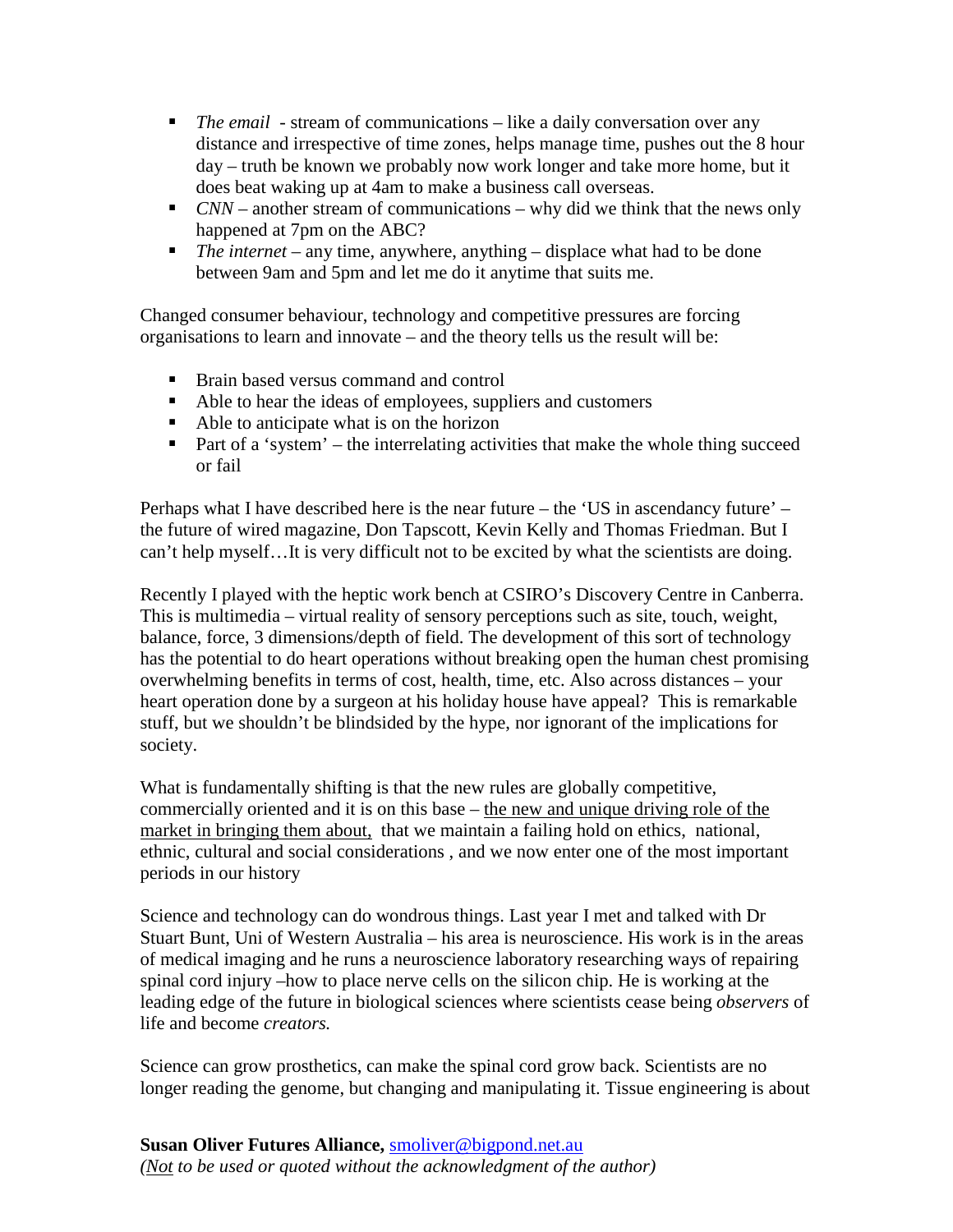organic replacements of tissue, growing tissue, replacing organs. This science has the potential to alter fundamentally our world.

- Cigarette burn in you fabric of your chair it will grow back itself
- Worn out heart grow another…
- A new youthful skin easy buy now, pay later…….
- A vision of near immortality? 200 years ok?

With these we can create self-replicating species. Add to this the potential capabilities of microelectronics, nanotechnology, robotics and there is the potential to create new beings with superior capabilities than humankind as we now know it.

Science fiction? Perhaps! Bill Joy co-founder of Sun Microsystems talks of robots, engineered organisms and nanobots sharing a dangerous amplifying factor – they can self replicate. In a considered and thoughtful piece on the Wired site, Bill follows a line of inquiry with leading scientists on the possibility of sentient robots and comes to the conclusion that they are a realistic and imminent scenario.

He suggests that there could be a supreme being created out of this science that is superior to humankind as we now know it – that the superior self-replicating race is technologically possible – and practically possible – in a world where scientists see themselves as creators of matter and in which there is this new and unique driving role of the market I spoke of earlier.

### **Ethics and Equity**

Even if you don't buy this as a possibility of unleashed and unconstrained human folly**,**  there are other 'right now' examples that raise all sorts of questions about whether this is good for society and whether we have the capacity and institutions to answer the ethical and equity questions

My first example is 'pig parts'. We have had the debate as to whether we can accept growing and transplanting pig organs as replacement parts in human beings. We rejected the technology, however when I was involved in discussing and thinking about the possibilities for this application, one of my colleagues was very quiet. When quizzed he said – his wife was dying of cancer and he would do *anything* to save her.Working with the Office of Strategic Crime Assessment I found out that one particularly horrible crime in third world countries involves sacrifice, indeed murder of young humans, perhaps held for minor offences in jails, for the very lucrative trade in human parts for wealthy individuals. Pigs or humans? Your world view or that of someone in the third world?

A second example is a recent announcement by scientists that they can take the egg of a young women in her reproductive prime, keep it and when she has chosen her partner – regardless of her age, have the egg fertilised in a test tube and the foetus brought to term in the womb of a sow. Worrying? Yes but for some women who suffer early surgery this could be their only chance to have a child.